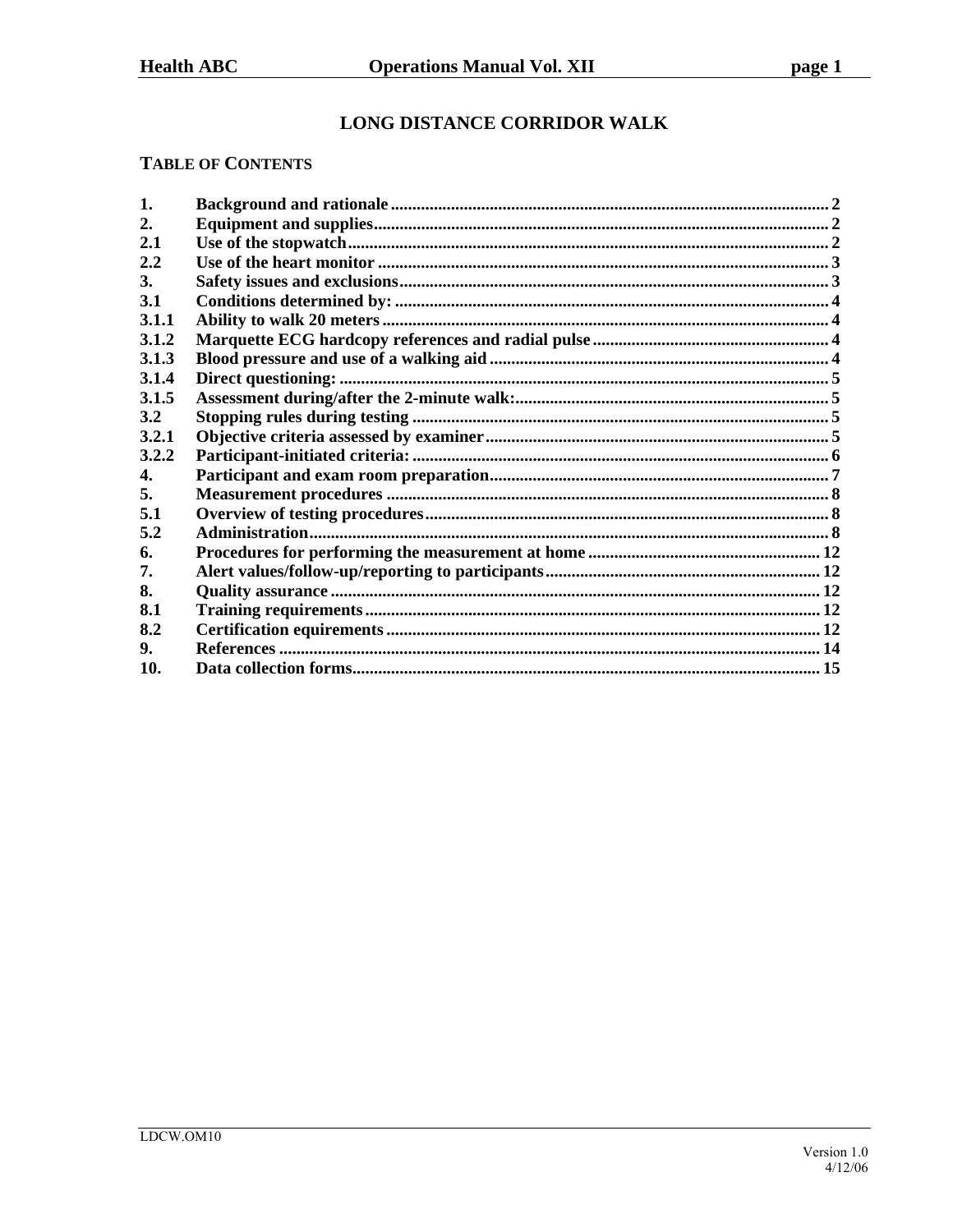# **LONG DISTANCE CORRIDOR WALK**

# **1. Background and rationale**

The Health ABC long distance corridor walk (LDCW) is a two-stage walking-based test of exercise tolerance and fitness level. The first stage consists of a 2-minute walk where participants are instructed to cover as much ground as they can at a pace they can maintain. The second stage consists of the 400-meter walk, which follows after a 30-second pause to get the pulse rate. For the 400-meter walk, participants are instructed to complete the distance as quickly as they can at a pace they can maintain for 10 laps. Encouragement is given in a standardized fashion every lap for both walks. For both stages of the walk, heart rate is monitored and recorded at set intervals. The heart rate, measured during the ECG exam, is reviewed before the 2-minute walk. Seated blood pressure (taken during the blood pressure measurement earlier in the clinic visit) is reviewed before the 2-minute walk.

# **2. Equipment and supplies**

- Heart rate monitor
- Two fluorescent orange traffic cones
- White cloth tape
- 10 cm-length tape to mark every meter between cones
- Digital stopwatch
- Conventional mercury sphygmomanometer\*
- Blood pressure cuffs (small, regular, large and thigh cuffs)\*
- Stethoscope: standard stethoscope and earpieces with bell, tubing to be maximum of 14 inches long\*

\*See Blood Pressure chapter for maintenance of Blood Pressure equipment

# **2.1 Use of the stopwatch**



The stopwatch will be used to measure the time it takes to complete a task from the beginning of the activity until the conclusion. Press the middle (mode) button to make sure you are in stopwatch mode. The display should read **0:0000**. To time the task, just press the right-hand button (labeled STA/STP) at the top of the stopwatch to begin, and press again when the task is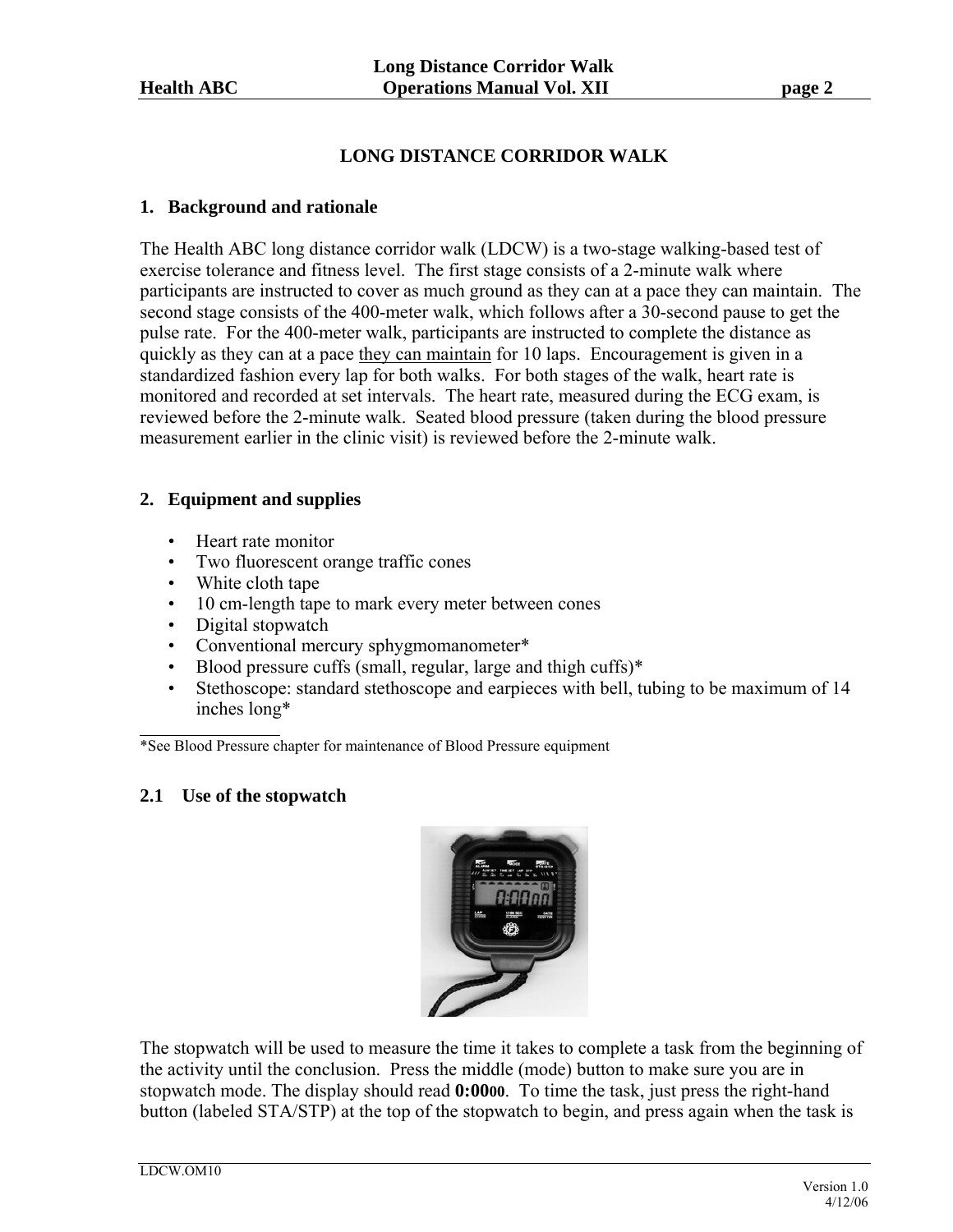completed. The time is digitally displayed on the stopwatch. To get the display to read **0:0000** again, press the left (lap) button. Time is displayed as minutes: seconds, hundredths of a second.

# **2.2 Use of the heart monitor**

- Wet the electrodes with water on the two grooved rectangular areas on the underside of the belt transmitter.
- Secure the belt transmitters as high under the pectoral muscles as is comfortable for the participant.
- Have the participant wear the wristwatch.

To set the alarm rates:

- Depress the left button on the face of the watch and an arrow will appear.
- Depress the button on the right to set the higher limit. Continue to depress this button until the desired limit is displayed.
- Depress the left button and the lower limit arrow will appear.
- Depress right button until the desired lower limit is displayed.
- Depress left button to "set." Also, this will return you to time mode.

To begin using the monitor:

- Begin with display showing the time of day.
- Depress the button on the right of the watch face; heart and alarm symbols will be displayed.
- The heart symbol will begin to pulse.
- After a few seconds the heart rate is displayed.
- Be sure that alarm symbol is displayed to indicate alarms are activated.

CARE AND MAINTENANCE: belt transmitter will automatically activate when secured around the chest with electrodes properly wetted. The transmitter will shut off automatically when removed. Clean with mild soap and water between participants to remove perspiration residue. Do not use any other cleaning solution as damage to the unit may occur.

# **3. Safety issues and exclusions**

If there is a borderline or unclear answer to an exclusion question the final decision to test or not to test should be determined by the medical supervisor at each clinic. For participant safety, the presence of any of the following are cause for exclusion from the 400 meter or both walks.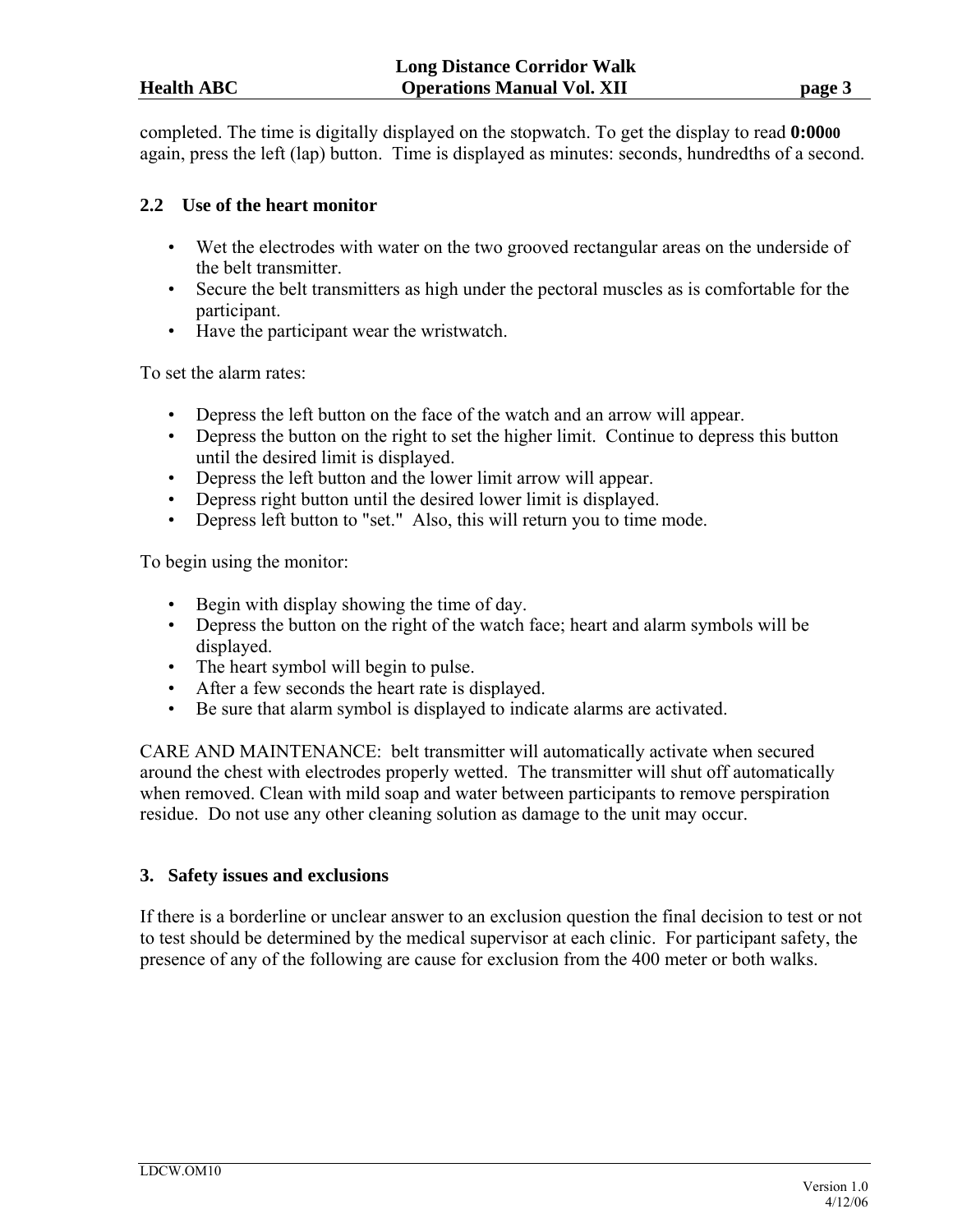# **3.1 Conditions determined by:**

# **3.1.1 Ability to walk 20 meters**

Refer to page 63 in the Year 10 Clinic Visit Workbook to see if the participant was able to complete the 20-meter walk. If they were not able to complete the 20-meter walk, do not administer the 2-minute or 400-meter walk. Record on the Year 10 Clinic Visit Workbook that the participant did not complete either of the walks and that the participant was excluded based on eligibility criteria.

# **3.1.2 Marquette ECG hardcopy references and radial pulse**

Before administering the long-distance corridor walk, check the participant's Health ABC Data from Prior Visits Form to see if a previous Marquette reading was categorized with one of the abnormalities below.

# **Exclusions:**

 Heart rate <40 (bradycardia) or >135 (tachycardia) Atrial fibrillation or atrial flutter (new onset) [*not possible during Year 8 / no ECG]* Wolff-Parkinson-White (WPW) or ventricular pre-excitation Idioventricular rhythm Ventricular tachycardia Third degree or complete A-V block Any statement including reference to acute injury or acute ischemia, or marked T-wave abnormality

Record the participant's heart rate (refer to radial pulse measurement on page 38 of the Year 10 Clinic Visit Workbook). If the heart rate is greater than 110 or less than 40, do not administer either of the walking tests. Record the reason that the tests were not administered on pages 69 and 71 in the Year 10 Clinic Visit Workbook.

# **3.1.3 Blood pressure and use of a walking aid**

Please refer to the Long Distance Corridor Walk Eligibility Assessment Form to see the blood pressure data that was collected earlier in the clinic visit. The exclusion criteria are listed below: 1. SBP >199 mmHg

2. DBP  $> 109$  mmHg

See if the participant uses a walking aid, such as a cane. If they do, mark the "Yes" box on Question #5 of the Long Distance Corridor Walk Eligibility Assessment Form (page 65 in the Year 10 Clinic Visit Workbook), and do not administer the long distance corridor walk. However, if a blind participant uses a white cane and is not walking disabled, they are eligible for the long-distance corridor walk. If the participant uses a white cane for blindness and is not walking disabled, when answering Question #5 on the Long-Distance Corridor Eligibility Assessment Form, check the "No" box and administer the long distance corridor walk.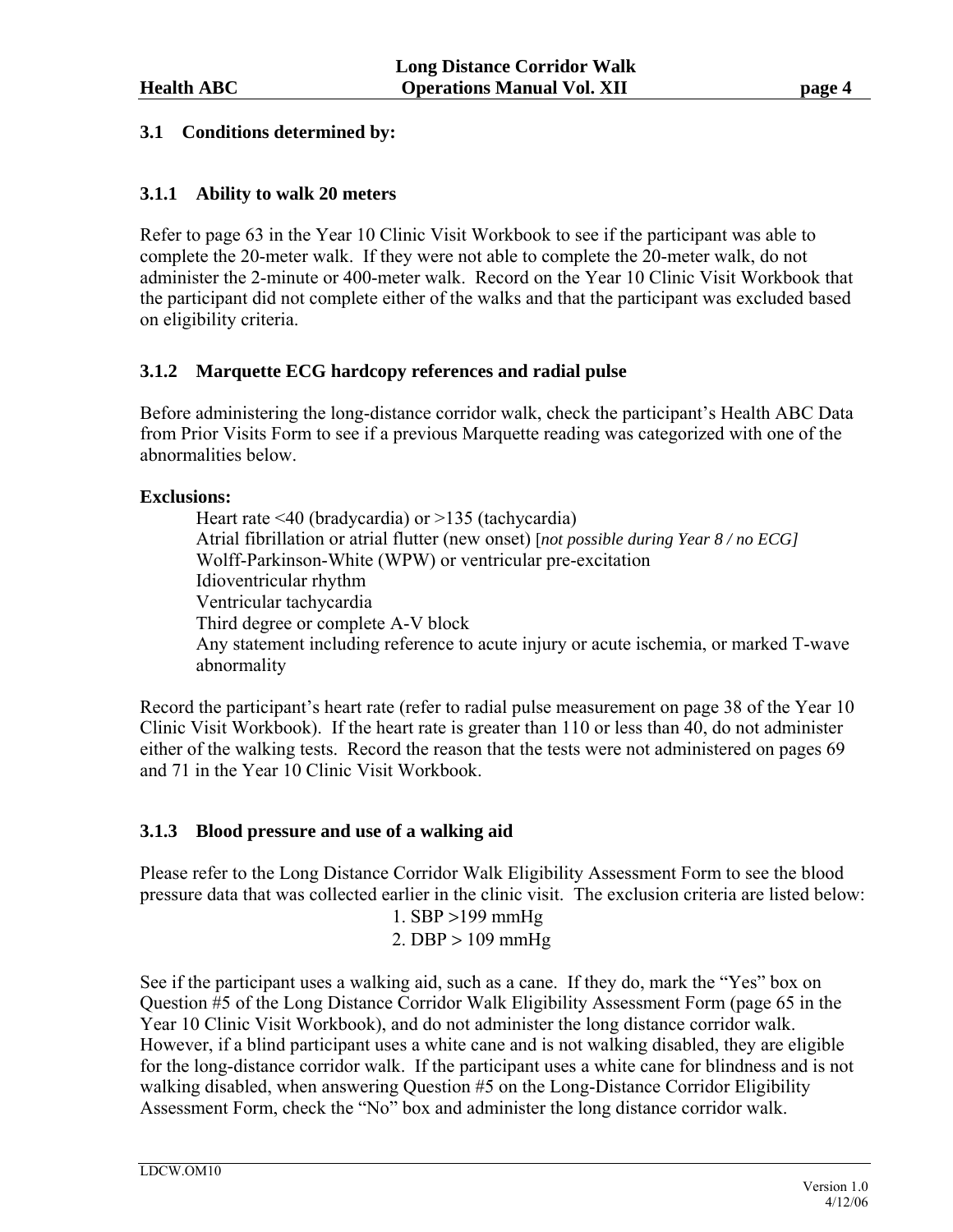# **3.1.4 Direct questioning:**

- 1. Myocardial infarction, angioplasty, or heart surgery within the past 3 months.
- 2. New or worsening symptoms of chest pain or angina during the past 3 months. For participants who report new or worsening symptoms of chest pain or angina, administer the 2-minute walk only.

# **3.1.5 Assessment during/after the 2-minute walk:**

- 1. Heart rate < 40 bpm
- 2. Heart rate > 135 bpm
- 3. Participant report of chest pain, tightness, or pressure; shortness of breath, feeling lightheaded, dizzy, or faint; or experiencing leg or any other pain during the 2-minute walk.

# **3.2 Stopping rules during testing**

These stopping criteria apply to both the 2-minute and 400-meter walks. Stopping rule invoked during the 2-minute walk precludes attempting the 400-meter walk. If possible, the test should **not** be stopped cold. The participant should be told to slow down, and the examiner should quickly approach and meet them, check the pulse monitor, and record the heart rate, time, and distance. If necessary, bring a chair to the participant. (See general clinic safety section.) Always indicate on the 2-minute Walk and Long-Distance Corridor Walk Data Collection forms (Year 10 Clinic Visit Workbook) why the participant did not complete the walks.

# **3.2.1 Objective criteria assessed by examiner**

1. Heart rate falls below 40 bpm

2. Heart rate rises above 135 bpm. Note: during the 2-minute walk if the heart rate goes above 135, let the participant rest for 5 minutes. Then restart the test. Indicate on the Long Distance Corridor Walk Data Collection Form that the heart rate exceeded 135. Also, use the 'Trial 2' lap chart to cross off the laps completed during the second trial. If the heart rate goes above 135 a second time, tell the participant to slow down, but continue walking until 2 minutes are up. If the participant indicates they are not feeling well; i.e., reports other symptoms, discontinue the 2 minute walk. Indicate on the 2-minute walk data collection form that the heart rate exceeded 135 during the 2-minute walk and whether the participant completed the 2-minute walk. If the heart rate exceeds 135 at any time during the 2-minute walk, do not administer the 400-meter walk.

If a participant does not complete the 2-minute portion of the long distance corridor walk, please record the time on the stopwatch when the participant stops. Record this time on page 69 of the Year 10 Clinic Visit Workbook, in the fields to the right of Questions #2e-#2g. Of course, please be sure to answer Questions #2e (# laps completed), #2f (meter mark), and #2g (heart rate), even if the participant did not complete the 2-minute walk.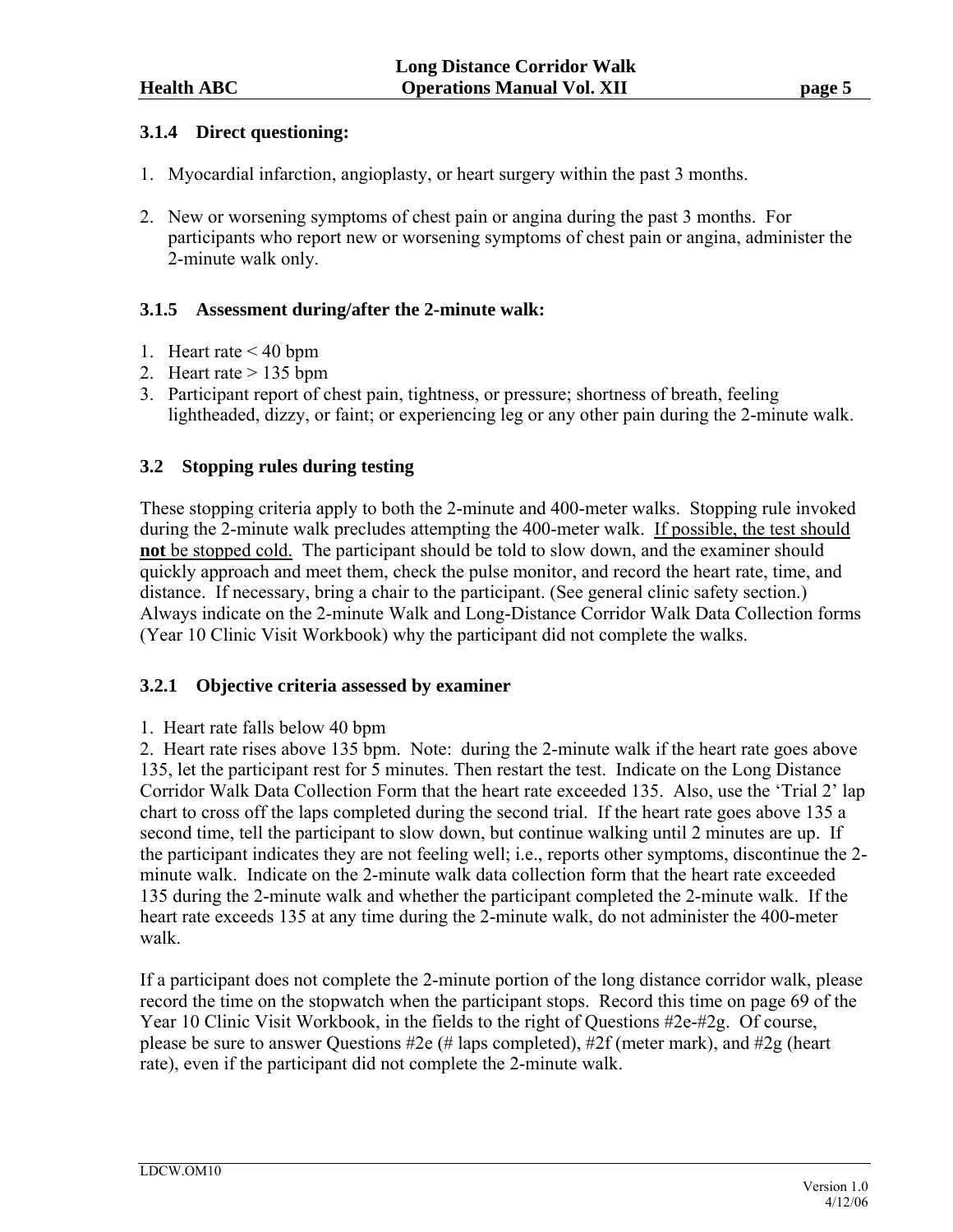During the 400-meter walk, if the heart rate exceeds 135 tell the participant to slow down, but continue walking the full 400 meters. If the participant indicates they are not feeling well; i.e., reports other symptoms, discontinue the test. Indicate on the Long Distance Corridor Walk data collection form that the heart rate exceeded 135 during the 400 meter walk and whether the participant completed the 400 meter walk or not.

Note: If the participant is not feeling well after the heart rate has exceeded 135, notify the medical supervisor immediately. Below are some suggested scripts for reassuring the participant who feels fine but has been asked to slow down because their heart rate has exceeded 135 bpm.

"Even though you feel OK, the protocol requires that I ask you to slow down."

# **3.2.2 Participant-initiated criteria:**

Participant reports a significant degree of any of the following symptoms:

- chest pain, tightness, or pressure
- trouble breathing or shortness of breath
- feeling faint, lightheaded or dizzy
- leg pain

As noted above, if test is stopped, record heart rate, distance covered, and time. At any point of concern, contact the clinic supervisor to come and assess the participant. This may include measuring the participant's blood pressure or other assessments to be determined by the clinic supervisor.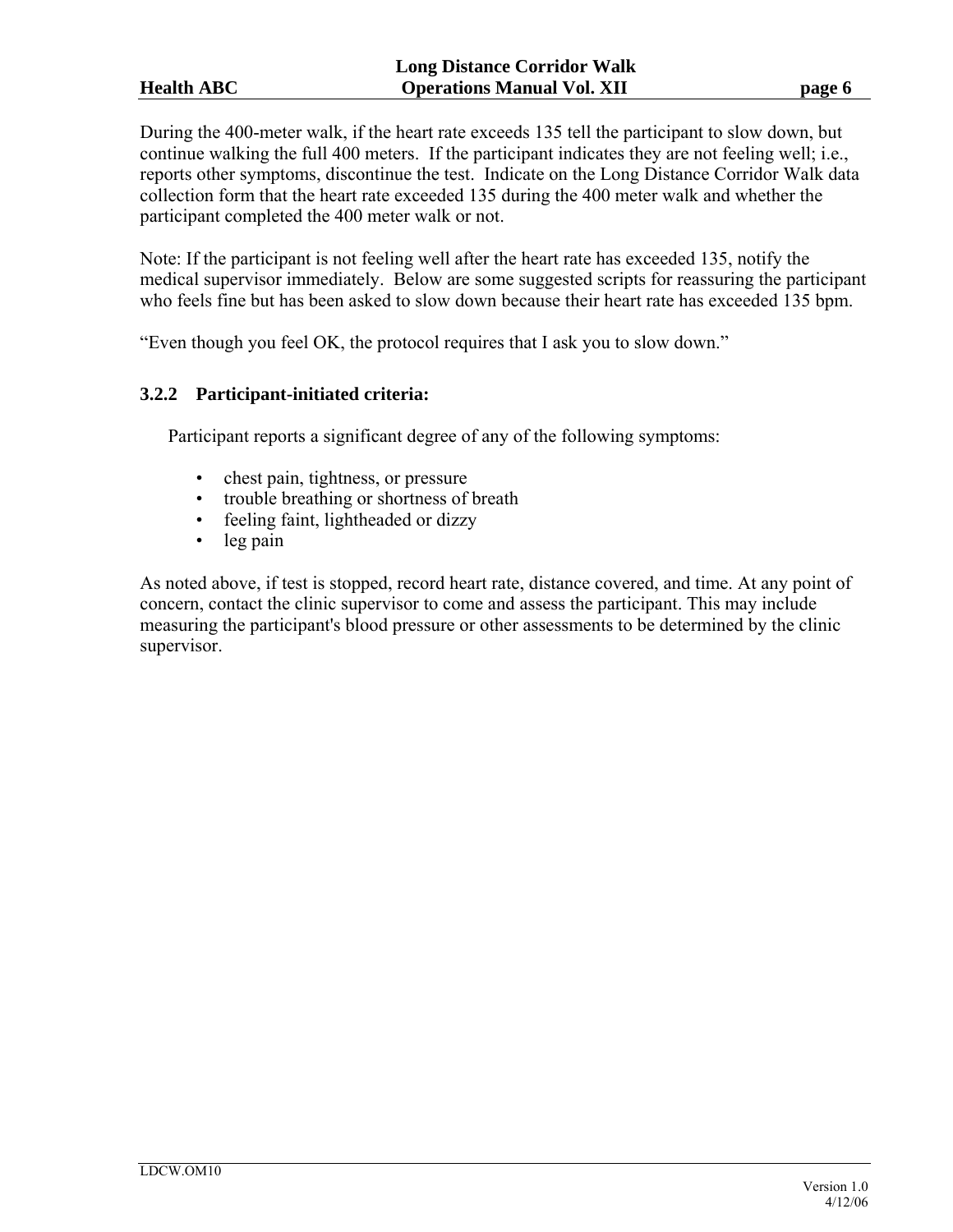

**4. Participant and exam room preparation** 

**Footwear:** To eliminate the effect of different footwear on test performance, these tests should be performed in tennis shoes or comfortable walking shoes with minimal or no heels. The participant should be instructed during the clinic visit reminder call to wear or bring these shoes to the clinic.

**Course set-up:** For consistency between centers, the walking course length will be 20 meters and should be laid out in an unobstructed, dedicated corridor. Fluorescent orange traffic cones should be used to indicate the beginning and end of the 20-meter length. Measuring from the center of each cone, place the cones 19 meters apart (to allow for a 1 meter turn at each end). Place a 1/2 meter length of white cloth tape across the floor to the left of one of the cones to mark the start of the course. Participants are to walk in the clockwise direction. Place a numbered (as in course illustration) 10 cm length of tape marking every meter between the cones. The tape should be placed to the inside of the walking path, along the cone line.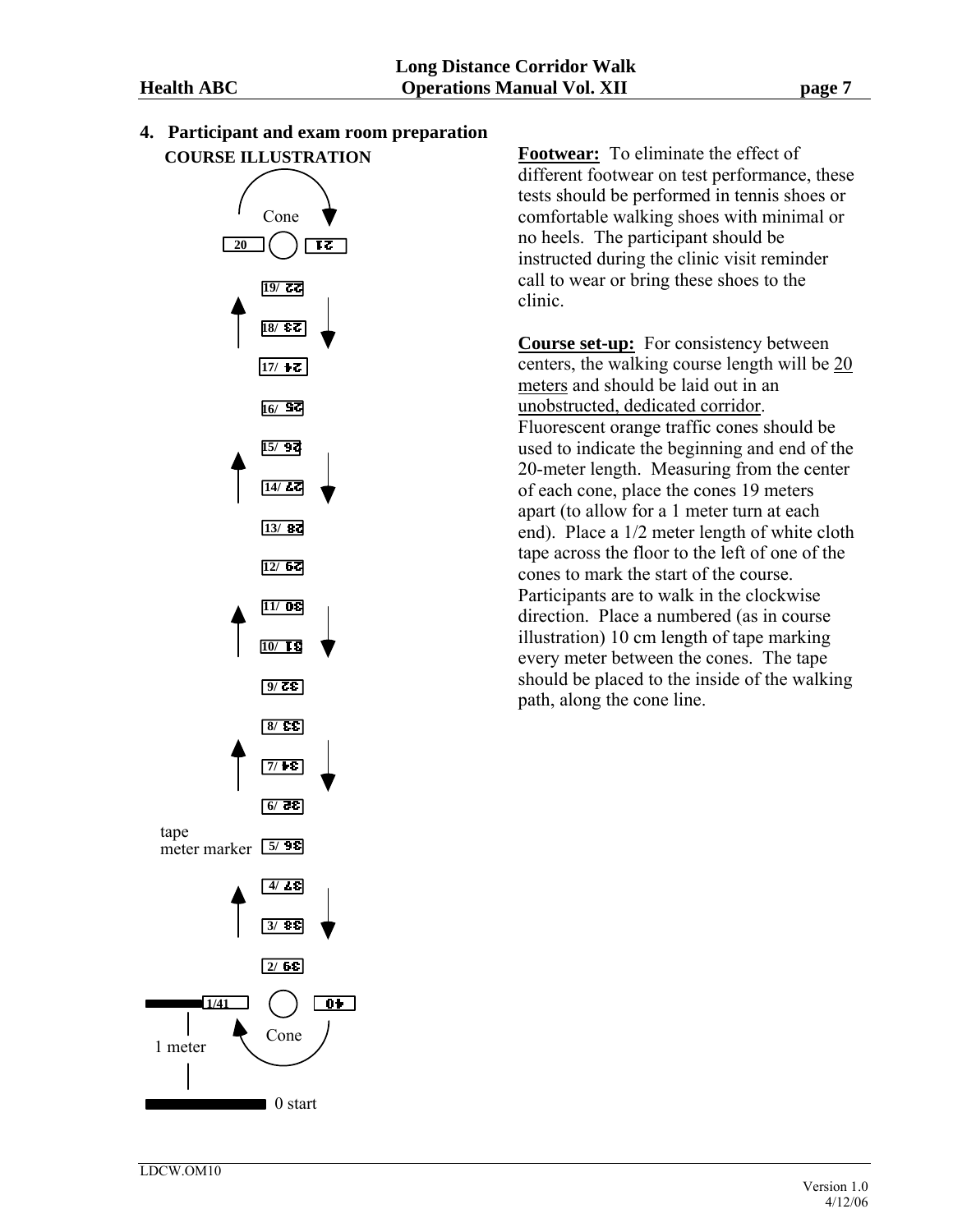### **5. Measurement procedures**

### **5.1 Overview of testing procedures**

- 1) General description and assessment of exclusion criteria
- 2) Pre-test measurement of blood pressure and radial pulse

### 3) 2-minute walk

- a. Describe the test (make sure that all key points in script are provided).
- b. Describe and attach heart rate monitor.
- c. Give standard encouragement every lap and report time remaining at 1 minute 30 seconds, (30 seconds remaining), 1 minute 50 seconds (10 seconds remaining).
- d. Record heart rate at STOP (2 minutes) within 30 seconds and return to start line to begin 400-meter walk.
- 4) 400-meter walk
	- a. Describe the test (make sure that all key points in script are provided).
	- b. Give standard encouragement every lap, and call out the number of laps completed and the number remaining.
	- c. After 400 m, record time and heart rate.
	- d. Record heart rate again at 2 minutes.

# **5.2 Administration**

1) Record seated blood pressure from the Year 10 Clinic Visit Workbook on the Long Distance Corridor Walk Eligibility Assessment Form. **If the systolic blood pressure is > 199 mmHg and/or their diastolic blood pressure is > 109 mmHg, do not administer the 2-minute or the 400-meter walking tests.** 

2) Check the Data from Prior Visits Report to see if there were any abnormal Marquette ECG hard copy references that would preclude testing. These would include a **heart rate less than 40 bpm, or greater than 135 bpm, Wolff-Parkinson-White (WPW) or ventricular preexcitation, idioventricular rhythm, ventricular tachycardia, third degree or complete A-V block, or any statement including reference to acute injury or ischemia, or marked T-wave abnormality.** Also, mark the participant's heart rate on the Year 10 Clinic Visit Workbook Long Distance Corridor Walk Eligibility Assessment Form. **If the heart rate is <40 bpm, or >110 bpm, do not administer the 2-minute or the 400-meter walking tests.**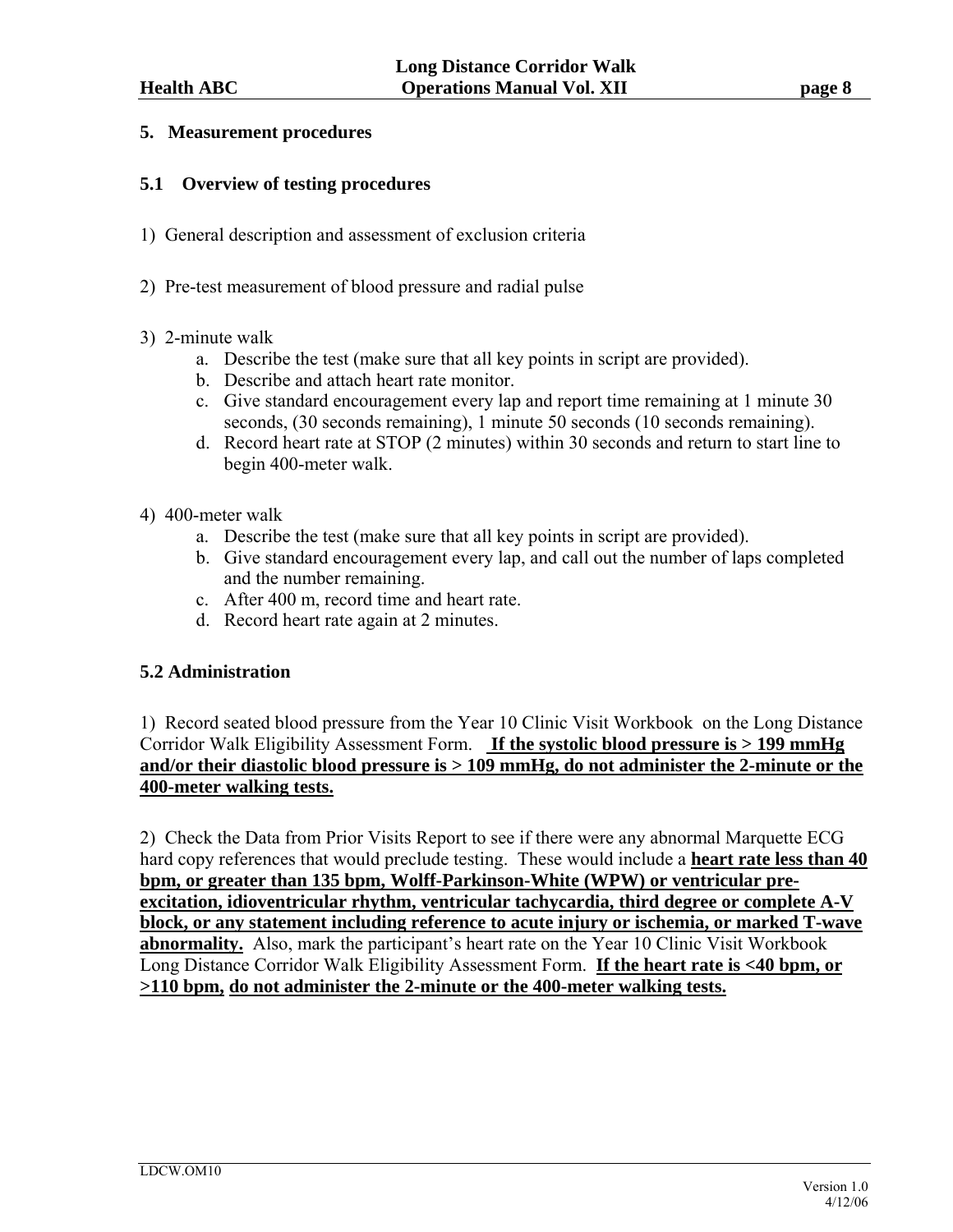3) Give a general description of the tests.

Script: "The next tests assess your physical fitness by having you walk quickly for 2 minutes and after that, having you walk about 1/4 mile at a steady pace."

4) Ask participant the exclusion questions:

Script: "First I need to ask you a few questions to see if you should try the test.

"Within the past 3 months: Have you had a heart attack?

". . . have you had angioplasty?

". . . have you had heart surgery?"

If the answer is "yes" to any of the above questions do not administer the 2-minute or the 400-meter walking test.

"Within the past 3 months, have you seen a health professional or thought about seeing a health professional for new or worsening symptoms of chest pain?

" $\ldots$  angina?"

If the answer is "yes" to any of the second set of questions, administer the 2-minute walk only.

#### 5) Heart rate monitor:

With the participant seated, describe what the heart rate monitor does and why we are using it and attach it to the participant.

Script: "This device measures your pulse, or how often your heart beats."

6) Demonstrate how to walk around the cone and describe the 2-minute walk.

Script: "This is a two-part walking test. For the first part I would like you to walk for 2 minutes, trying to cover as much ground as possible at a pace you can maintain.Starting at the line labeled START, walk to the cone at the other end of the hall, go around it and return, go around this cone and keep walking in the same fashion, until 2 minutes are up. When the 2 minutes are up I will tell you to stop. Please stay where you are so that I can record the distance you covered."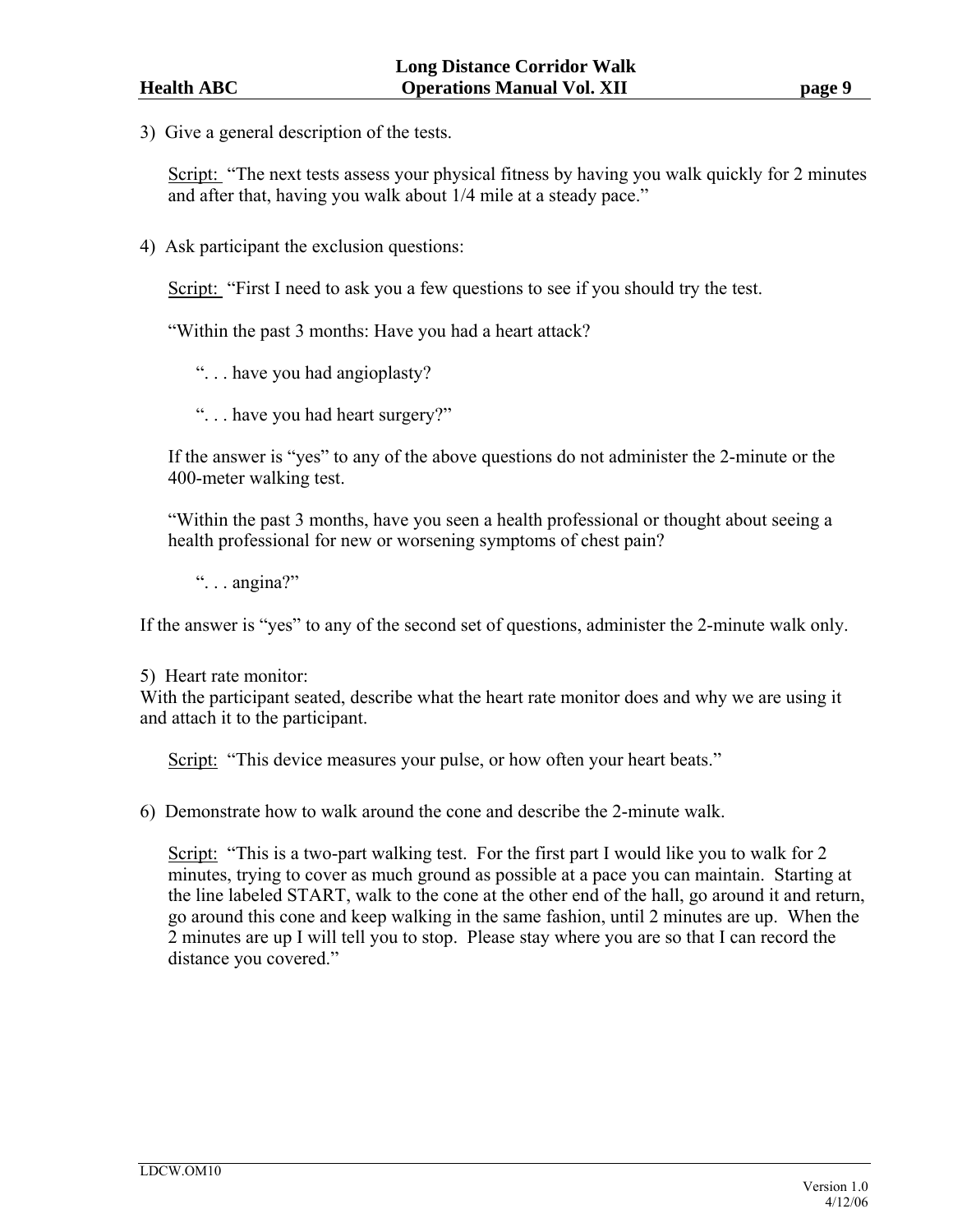7) Give the participant "stop" symptoms and final instructions.

Script: "Please tell me if you feel any chest pain, tightness or pressure in your chest, if you become short of breath or if you feel faint, lightheaded or dizzy, or if you feel knee, hip, calf, or back pain. If you feel any of these symptoms, you may slow down or stop. Do you have any questions?

- 8) Accompany participant to stand behind the starting line for the 2-minute walk.
	- a. Record the participant's heart rate.
	- b. Ready stopwatch.

Script: "Now let's start the 2-minute walk. Cover as much ground as possible at a pace you can maintain. Ready, GO."

c. Start timing with the first footfall over the starting line (participant's foot touches the floor on the first step). Provide standard encouragement after each lap and tell participant the time that is remaining.

Suggested Scripts: "Keep up the good work." "You are doing well." "One and a half minutes to go."

d. Throughout the test, draw a line through the number on the form that corresponds to each completed lap the participant walks.

When the stopwatch reads '1:30,' tell the participant, "30 seconds remaining." At 1:50, tell the participant "10 seconds remaining." Approach the participant so that you meet them at the 2:00 stop time.

e. When the stopwatch reads 2:00, say,

Script: "STOP."

Record heart rate, number of laps and meter mark on form (each meter is marked with tape on the floor. Please see diagram).

If participant is not going on to the 400-meter walk due to stopping rules, record the reason, remove heart monitor, and go on to next station. If the participant must stop during the 2-minute walk due to stopping rules, mark the box that indicates that the 2-minute walk was stopped, and record the reason on both the 2-minute Walk data collection form (Question #3 on page 69 in the Year 10 Clinic Visit Workbook) and the 400-meter Walk data collection form (Question #6 on page 71 in the Year 10 Clinic Visit Workbook).

If a participant experiences symptoms after completing the 2-minute walk that are a contraindication for the 400-meter walk, complete the 2-minute walk portion of the form as usual. Mark Question 3, page 69, "Yes" (participant completed the 2-minute walk) and do not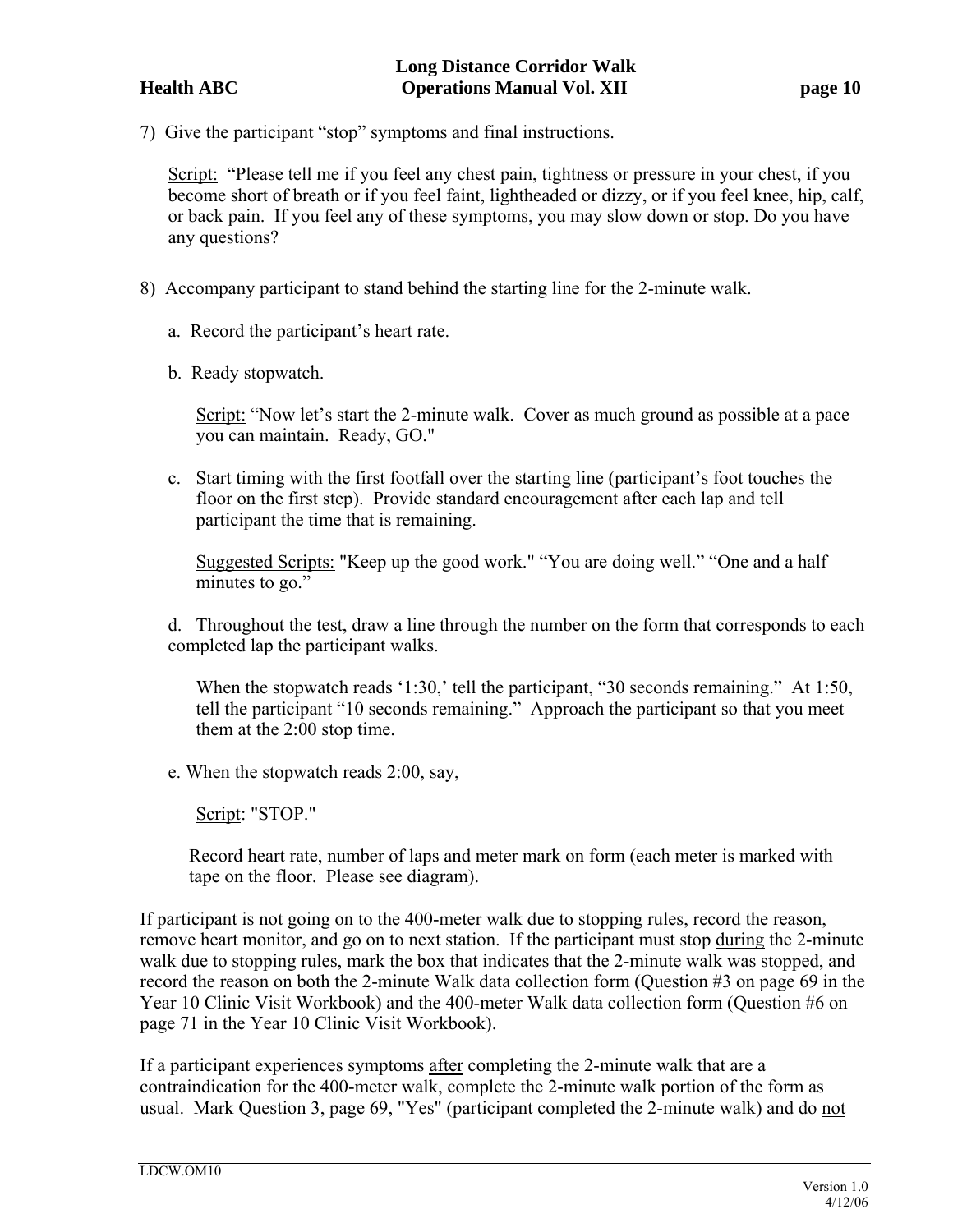check off any symptoms in Question 3. On Question 1b, page 70, record 0 laps. On Question 1c, mark No (did not complete 10 laps) and record 0 additional meters. Skip to Question 6, page 71 and mark "No" (did not complete the 400-meter walk). Complete Question 7 as usual, making sure the symptoms that contraindicated the 400-meter walk are included. During editing, Questions #2, 3, 4, and 5 on page 70 will show as missing. Simply "comment out" these edits as "not an error."

- 9) Accompany the participant to the starting line for the 400-meter walk.
	- a. Describe the 400-meter walk.

Script: "For the second part, you will be walking 10 complete laps around the course, about 1/4 mile. Please walk as quickly as you can, without running, at a pace you can maintain over the 10 laps. After you complete the 10 laps I will tell you to stop, and measure your heart rate."

"Start walking when I say 'GO' and try to complete 10 laps as quickly as you can, without running, at a pace you can maintain. Ready, Go."

- b. Start the stopwatch.
- c. Every lap offer standard encouragement, and call out the number of laps completed and the number remaining. Record each lap on form.

Suggested Script: "Keep up the good work." "You are doing well." "Looking good." "Well done." "Good job."

- d. When the participant completes 400-meters (10 laps, first footfall across the finish line), stop the stopwatch.
- e. If the participant's heart rate exceeds 135 bpm and they have no other symptoms, tell them to slow down, but continue walking. Indicate on the long distance corridor walk data collection form that the heart rate exceeded 135 bpm during the 400 meter walk and whether the participant completed the 400 meter walk or not. If the participant reports chest pain, tightness or pressure in the chest, shortness of breath, feeling faint, lightheaded or dizzy, or reports leg or any other pain, stop the test. Record the reason on the 400 meter Walk data collection form (Question #6 on page 71 in the Year 10 Clinic Visit Workbook). Record the number of laps that were completed and the number of meters.
- f. Record time and heart rate. Restart the stopwatch to time the 2-minute recovery time.
- g. At 2 minutes, while the participant remains standing, record heart rate again.
- 10) Remove the heart rate monitor. Escort the participant to the next station.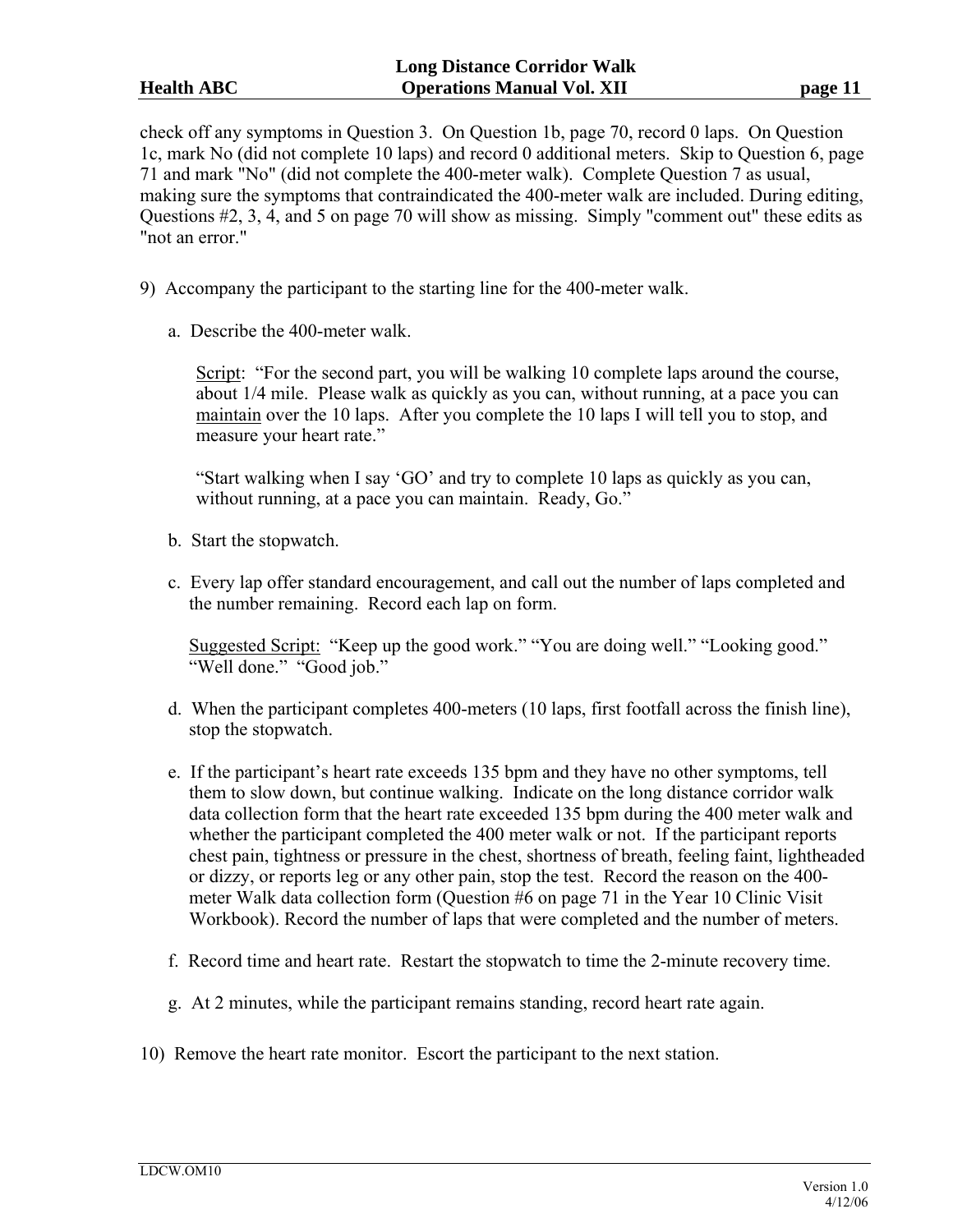### **6. Procedures for performing the measurement at home**

Not applicable.

# **7. Alert values/follow-up/reporting to participants**

If the participant develops chest pain or other symptoms, the clinic supervisor should be notified immediately. (See clinic emergency procedure protocol.)

# **8. Quality assurance**

# **8.1 Training requirements**

Clinical experience with blood pressure measurement is required. Examiners must follow the training procedures for blood pressure and be certified in blood pressure measurement. Also, training should include:

- Read and study manual
- Attend Health ABC training session on techniques (or observe administration by experienced examiner)
- Practice on volunteers
- Discuss problems and questions with local expert or QC officer

# **8.2 Certification equirements**

- Complete training requirements
- Recite ECG exclusion criteria
- Recite other exclusion criteria and stopping rules
- Conduct exam on two participants while being observed by QC officer using QC checklist

# **Preparation**

| $\Box$ Checks for abnormal ECG on Data from Prior Visits Report |
|-----------------------------------------------------------------|
|-----------------------------------------------------------------|

- $\Box$  Records heart rate after taking radial pulse measurement
- $\Box$  Refers to Blood Pressure recorded on eligibility assessment form (SBP>199 mmHg &/or DBP>109 mmHg exclusion for both walks)
- $\Box$  Asks if participant has had a heart attack, angioplasty or heart surgery in the past 3 months
- $\Box$  Asks if participant has seen or thought about seeing a health professional for new or worsening symptoms of chest pain, or angina during the past 3 months
- $\Box$  Key points from script correct and clearly delivered for each test
- $\Box$  Heart rate measured properly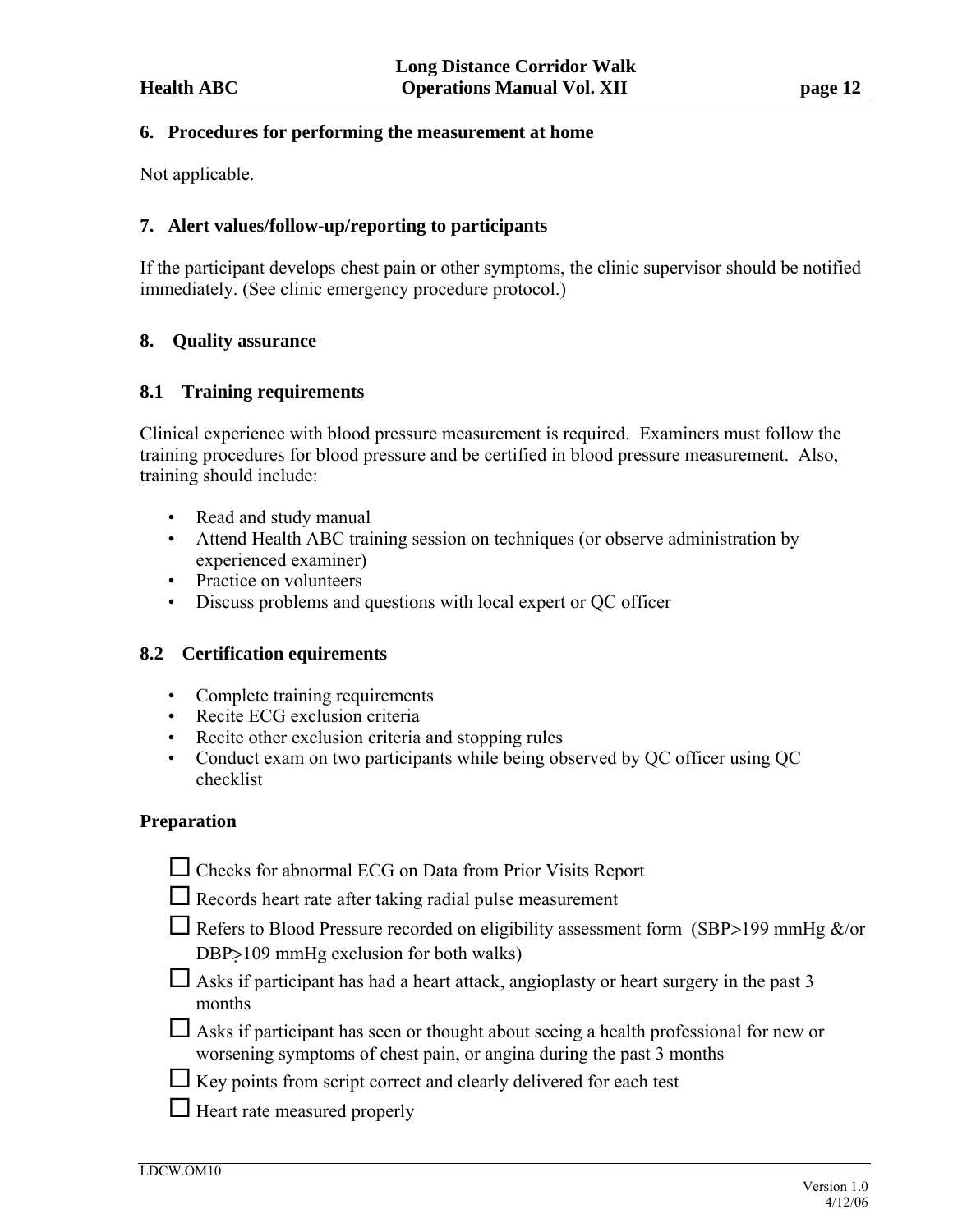- $\Box$  Correctly demonstrates walking the course (around the cone)
- $\Box$  Correctly describes the test
- $\Box$  Explains stop symptoms
- $\Box$  Reviews form for completeness

# **2-Minute Corridor Walk**

- $\Box$  Records participant's heart rate
- $\Box$  Instructs participant to walk at a pace they can maintain
- $\Box$  Encourages participant every lap
- If heart rate goes over 135 bpm, stops test; has participant rest and restarts test after 5 minutes. If the heart rate >135 the second time, tells the participant to slow down, but continue walking.

# $\Box$  After 2 minutes

- $\Box$  Says "Stop"
- $\Box$  Records number of laps completed and meter mark
- Records heart rate (if >135 bpm or <40 bpm, do not go on to 400 m walk)
- Records whether or not the heart rate exceeded 135 bpm
- Records whether or not the participant completed the walk and if not, why not
- $\Box$  Reviews form for completeness

# **400m Walk**

- $\Box$  Stops and clears stopwatch and lap counter after 2-minute walk
- $\Box$  Instructs participant to start walking and to try to complete 10 laps as quickly as possible without running at a pace they can maintain for the complete course
- $\Box$  Standard encouragement given every lap
- $\Box$  After 10 laps completed:
	- $\Box$  Stops watch and records time and heart rate

# **After Testing Completed**

- $\Box$  Records heart rate at 2 minutes
- $\Box$  Removes heart monitor
- $\Box$  Records whether or not the participant completed the walk and if not, why not
- $\Box$  Asks participant whether they had symptoms and records answers on data collection form
- $\Box$  Reviews form for completeness
- $\Box$  Correctly completes form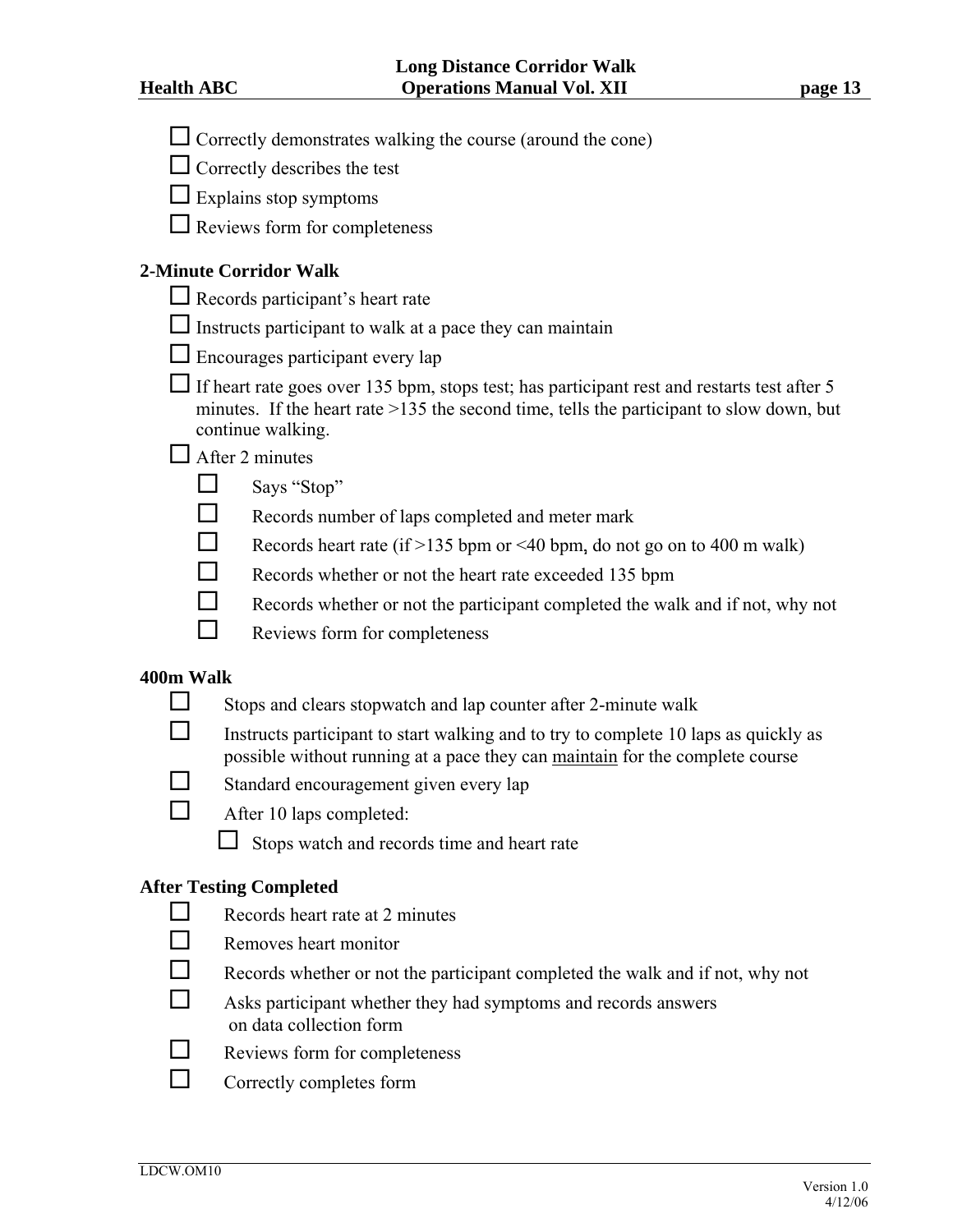# **9. References**

- 1. Bittner V, Weiner DH, Yusuf S, et al. Prediction of mortality and morbidity with a 6 minute walk test in patients with left ventricular dysfunction. JAMA 1993;270:1702- 1707.
- 2. Butland RJA, Pang J, Gross ER, Woodcook AA, Geddes DM. Two-, six-, and 12-minute walking tests in respiratory disease. Br Med J 1982;284:1607-1608.
- 3. Cooper KH. JAMA 1968;203:201.
- 4. Guyatt GH, Sullivan MJ, Thompson PJ, et al. The 6-minute walk: a new measure of exercise capacity in patients with chronic heart failure. Can Med Assoc J 1985;132:919- 923.
- 5. Knox AJ, Morrison JFJ, Muers MF. Reproducibility of walking test results in chronic obstructive airways disease. Thorax 1988;43:388-392.
- 6. Lipkin DP, Scriven AJ, Crake T, Poole-Wilson PA. Six minute walking test for assessing exercise capacity in chronic heart failure. Br Med J 1986;292:653-655.
- 7. McGavin CR, Gupta SP, McHardy GJR. Twelve-minute walking test for assessing disability in chronic bronchitis. Br Med J 1976;1:822-823.
- 8. Peeters P, Mets T. The 6-minute walk as an appropriate exercise test in elderly patients with chronic heart failure. J Gerontol 1996;51A:M147-M151.
- 9. Swerts PMJ, Mostert R, Wouters EFM. Comparison of corridor and treadmill walking in patients with severe chronic obstructive pulmonary disease. Phys Ther 1990:70;439-442.
- 10. Swinburn CR, Wakefield JM, Jones PW. Performance, ventilation, and oxygen consumption in three different types of exercise test in patients with chronic obstructive lung disease. Thorax 1985;40:581-586.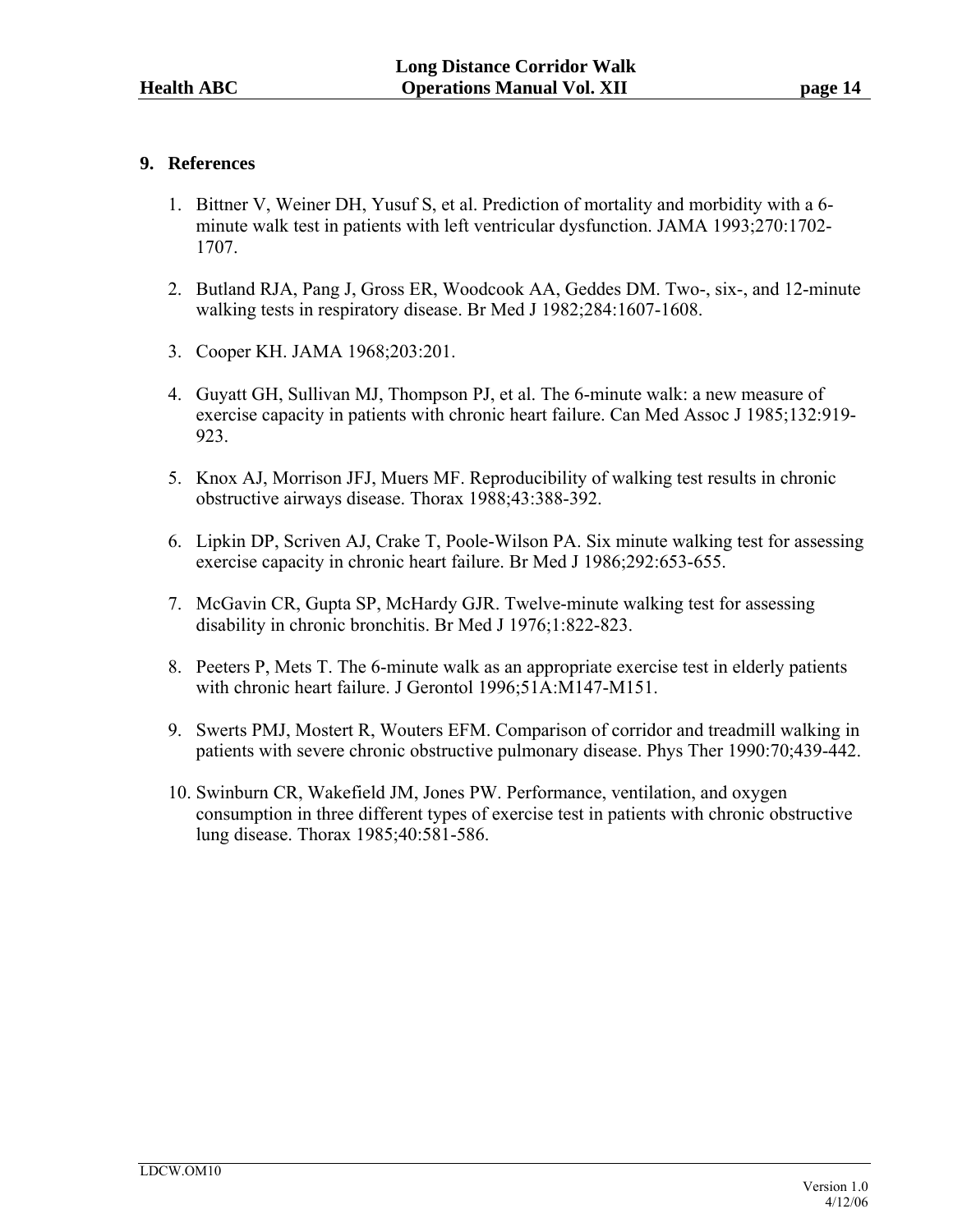#### **10. Data collection forms**



 $\bullet$  Page 64 $\bullet$ 

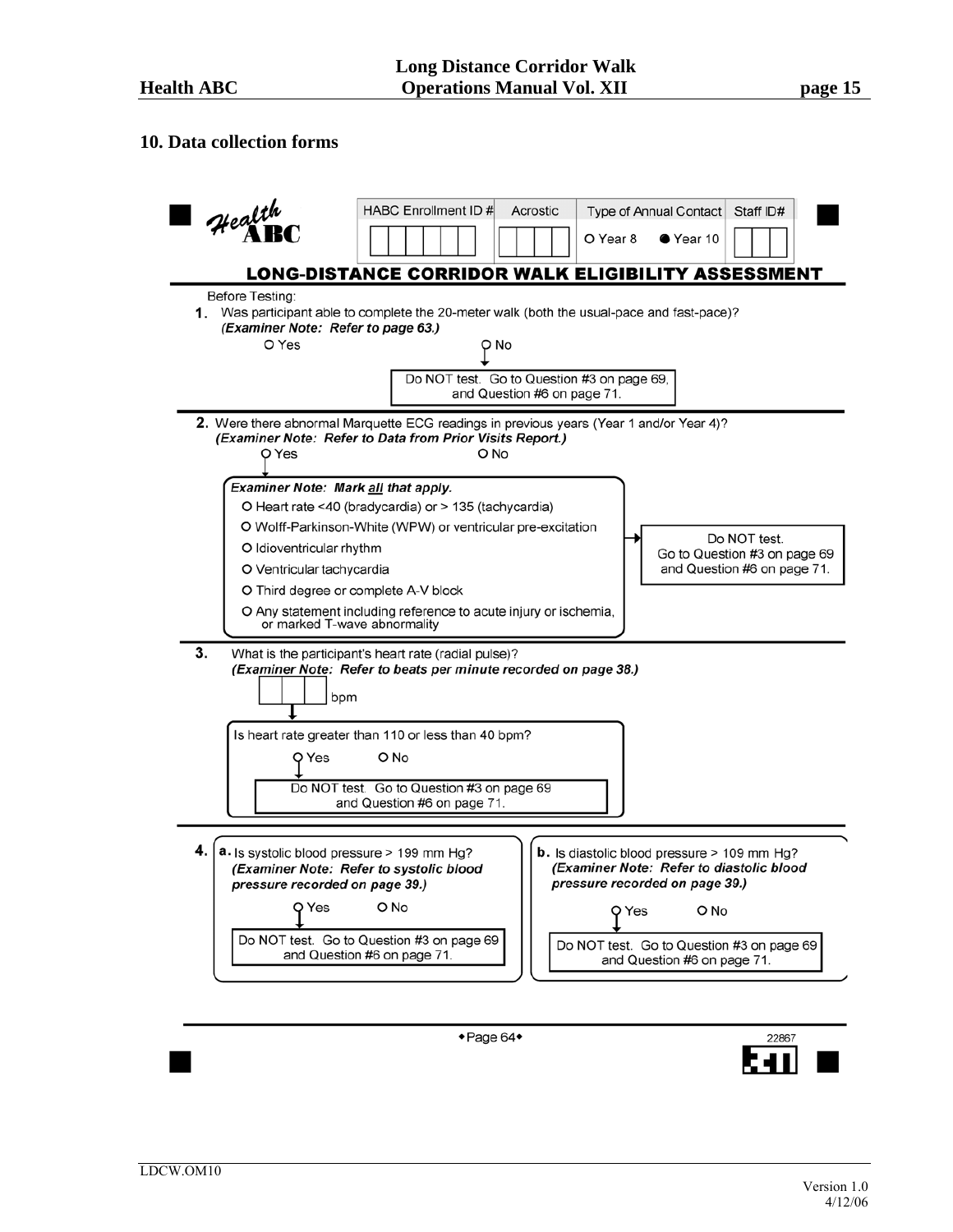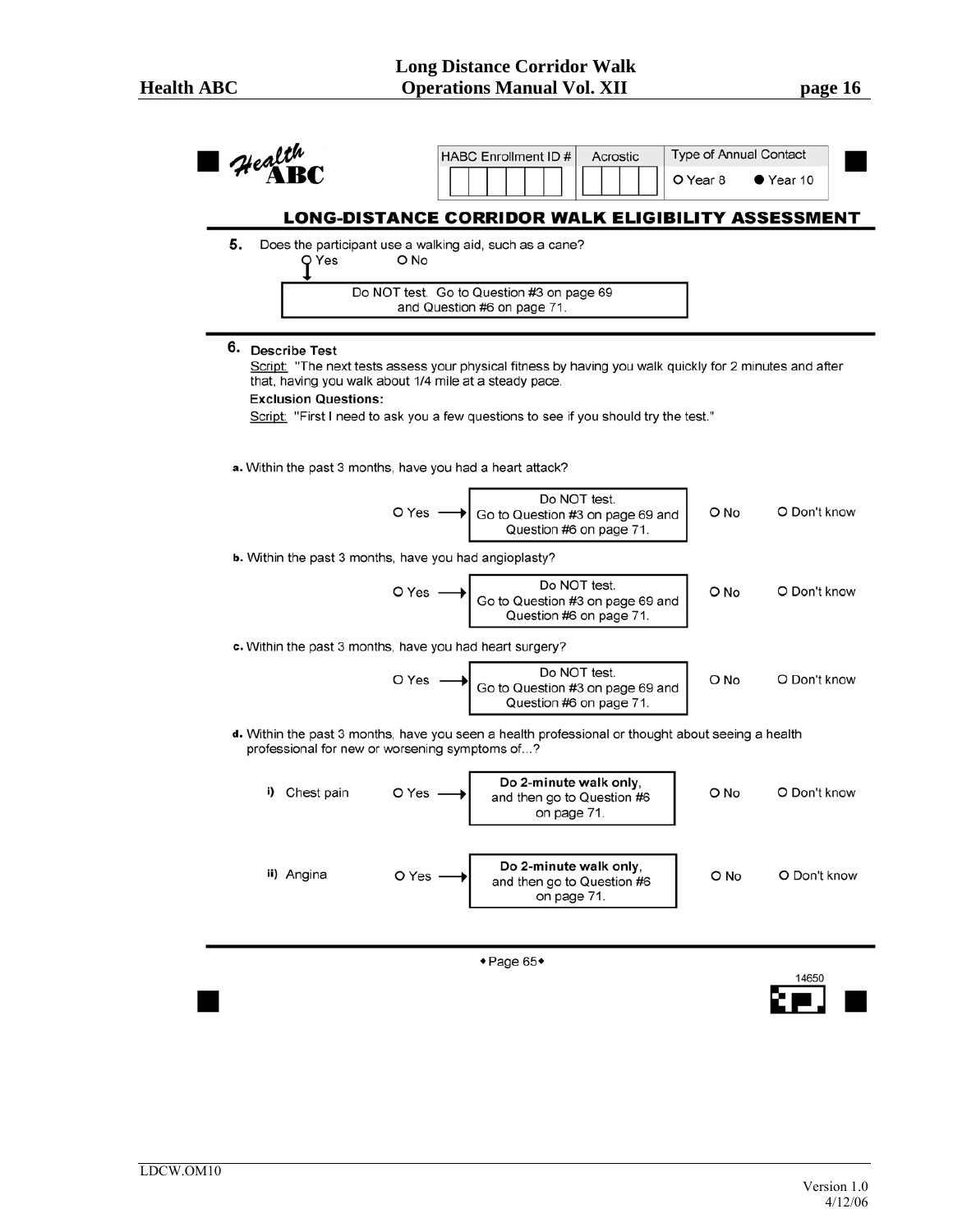Health

# **LONG-DISTANCE CORRIDOR WALK INSTRUCTIONS & SCRIPT**

#### 1. Attachment of heart rate monitor:

Script: "This device measures your pulse, or how often your heart beats."

Attach the monitor.

#### 2. Demonstrate and introduce both walks:

Demonstrate how to walk around the cone and describe the 2 minute walk.

Script: "This is a two-part walking test. For the first part I would like you to walk for 2 minutes, trying to cover as much ground as possible at a pace you can maintain. Starting at the line labelled START, walk to the cone at the other end of the hall, go around it and return, go around this cone and keep walking in the same fashion, until 2 minutes are up. When the 2 minutes are up I will tell you to stop. Please stay where you are so that I can record the distance you covered."

#### 3. Give the participant "stop" symptoms and final instructions:

Script: "Please tell me if you feel any chest pain, tightness or pressure in your chest, if you become short of breath or if you feel faint, lightheaded or dizzy, or if you feel knee, hip, calf, or back pain. If you feel any of these symptoms, you may slow down or stop. Do you have any questions?"

◆ Page 66◆

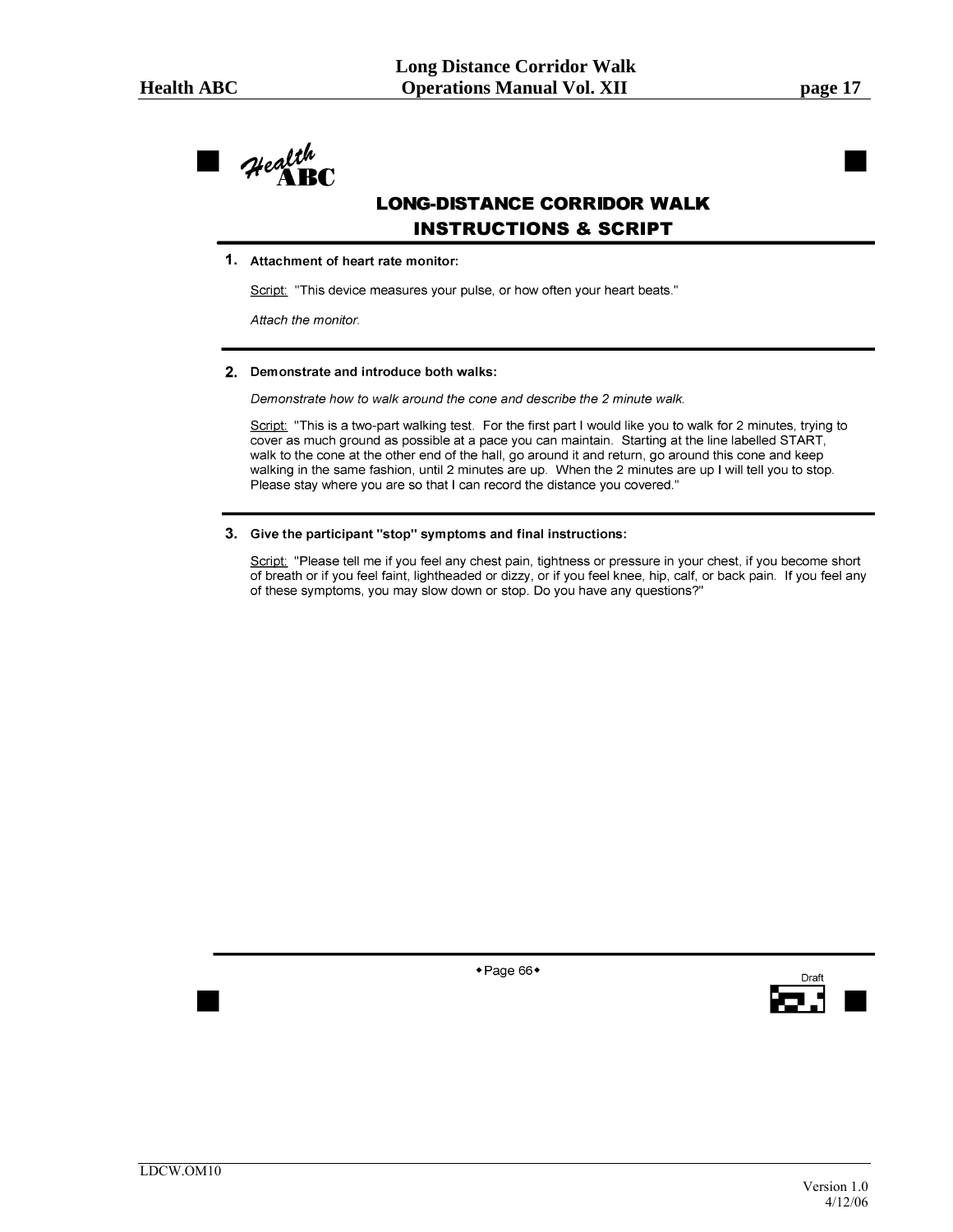

# **LONG-DISTANCE CORRIDOR WALK INSTRUCTIONS & SCRIPT**

#### 2-minute Walk

Accompany participant to stand behind the starting line for the 2 minute walk.

Record the participant's heart rate.

Ready stop watch.

Script: "Now let's start the 2-minute walk. Cover as much ground as possible at a pace you can maintain. Ready, GO."

Start timing with the first footfall over the starting line (participant's foot touches the floor on the first step).

Provide standard encouragement after each lap, and tell participant the time that is remaining.

Script: "Keep up the good work. You are doing well. One and a half minutes to go."

Throughout the test, draw a line through the number on the form that corresponds to each completed lap the participant walks.

If the participant's heart rate exceeds 135 bpm during the 2-minute walk, let the participant rest for 5 minutes. Then restart the test. Cross off the numbers on the 'Trial 2' lap chart if the participant restarts the test. If the heart rate goes above 135 bpm a second time, tell the participant to slow down, but continue walking until 2 minutes are up. If the participant indicates they are not feeling well (i.e., reports other symptoms) discontinue the 2-minute walk. Indicate on the 2-minute walk data collection form that the heart rate exceeded 135 bpm during the 2-minute walk and whether the participant completed the 2-minute walk. If the heart rate exceeds 135 bpm at any time during the 2-minute walk, do not administer the 400-meter walk.

When the stopwatch reads 1:30, tell the participant, "30 seconds remaining."<br>At 1:50, tell the participant "10 seconds remaining." Approach the participant so that you meet them at the 2:00 stop time. When the stop watch reads 2:00, say, "STOP."

Record heart rate, number of laps and meter mark on form (each meter is marked with tape on the floor.)

Stopping Criteria for 2-Minute Walk: If the participant's heart rate falls below 40 bpm or if they report chest pain, tightness or pressure in the chest, shortness of breath, feeling faint, lightheaded or dizzy, or report knee, hip, calf or back pain, STOP the test.

Record why the test was not completed in Question #3 on page 69 and Question #6 on page 71.

 $\bullet$  Page 67 $\bullet$ 

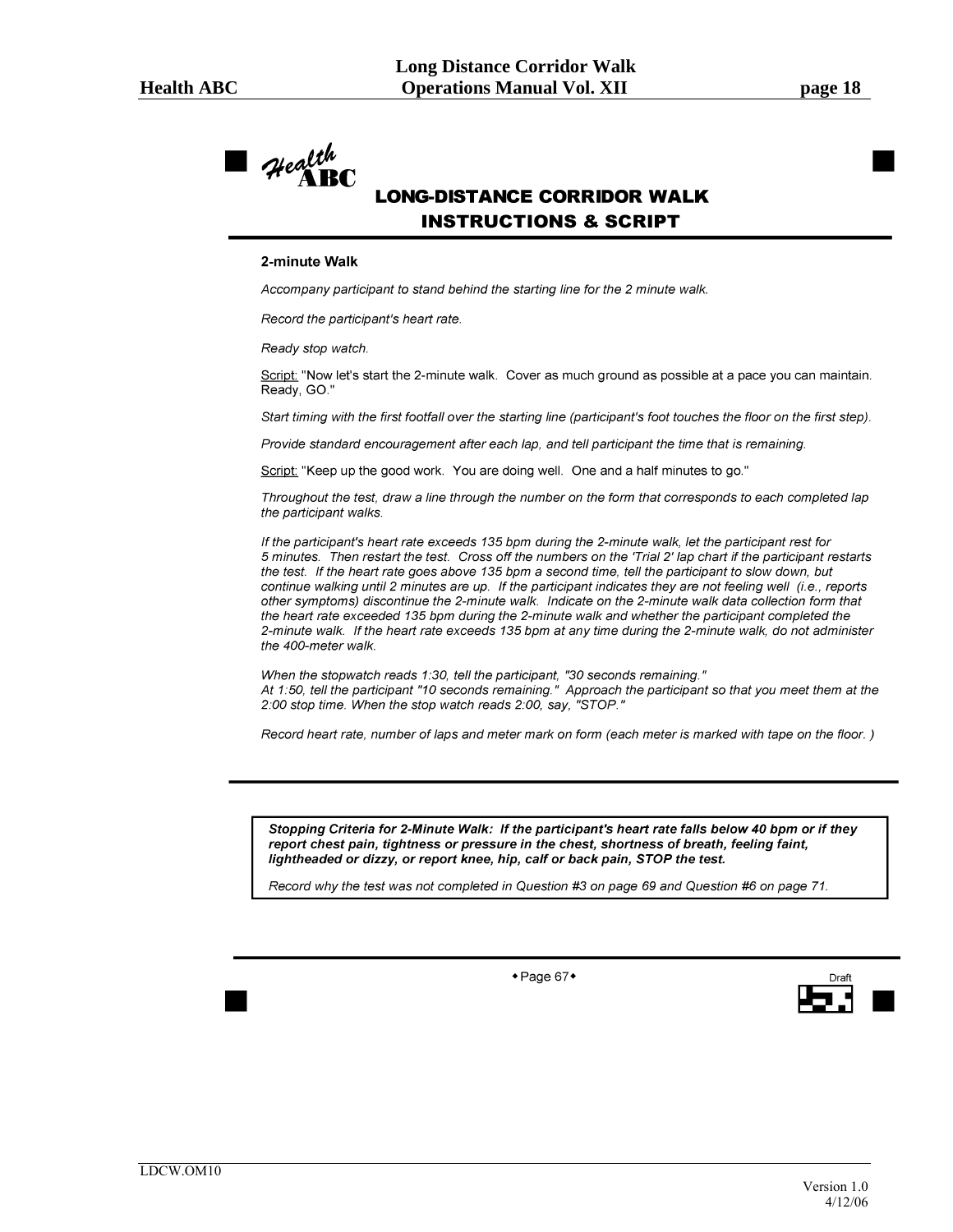

# **LONG-DISTANCE CORRIDOR WALK INSTRUCTIONS & SCRIPT**

Accompany the participant to the starting line for the 400-meter walk.

Record the participant's heart rate.

Describe the 400-meter walk.

Script: "For the second part, you will be walking 10 complete laps around the course, about 1/4 mile. Please walk as quickly as you can, without running, at a pace you can maintain over the 10 laps. After you complete the 10 laps I will tell you to stop, and measure your heart rate."

Script: "Start walking when I say 'GO' and try to complete 10 laps as quickly as you can, without running, at a pace you can maintain. Ready, Go."

Start the stop watch.

Every lap offer standard encouragement, and call out the number of laps completed and the number remaining. Record each lap on form.

Script: "Keep up the good work. You are doing well. Looking good. Well done. Good job."

When the participant completes 400-meters (10 laps, first footfall across the finish line), stop the stop watch.

Record time and heart rate. Restart the stopwatch to time the 2-minute recovery time.

At 2 minutes, record heart rate again. Record on form.

Remove the heart rate monitor. Escort the participant to the next station.

Stopping Criteria for 400-Meter Walk: If the participant's heart rate falls below 40 bpm, or if they report chest pain, tightness or pressure in the chest, shortness of breath, feeling faint, lightheaded or dizzy, or report knee, hip, calf, or back pain, STOP the test.

Record why the test was not completed in Question #6 on page 71.

◆ Page 68◆

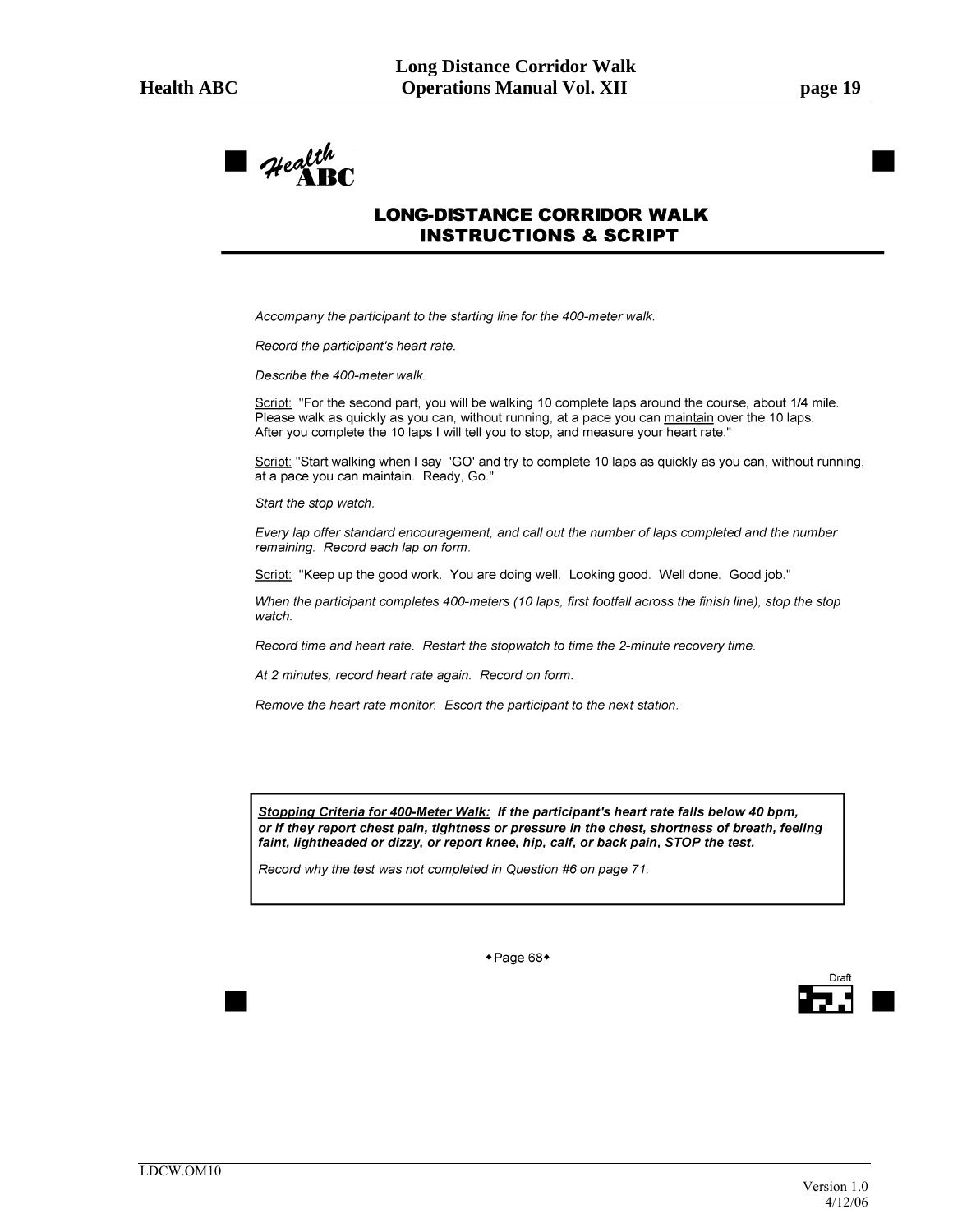|          | <b>HABC Enrollment ID #</b><br>Acrostic<br>Type of Annual Contact Staff ID#<br>$\mathcal{H}$ ealth<br>O Year 8<br>$\bullet$ Year 10                                                            |  |  |  |  |  |  |  |  |
|----------|------------------------------------------------------------------------------------------------------------------------------------------------------------------------------------------------|--|--|--|--|--|--|--|--|
|          | <b>2-MINUTE WALK</b>                                                                                                                                                                           |  |  |  |  |  |  |  |  |
| 1.<br>2. | Heart rate:<br>bpm<br>2 3 4 5<br>8<br>1<br>6 7 <br>a. Cross off as each lap is completed:<br>Trial 1<br>O No<br>Q Yes                                                                          |  |  |  |  |  |  |  |  |
|          | <b>b.</b> Is heart rate $>135$ bpm?                                                                                                                                                            |  |  |  |  |  |  |  |  |
|          | Go to Question #2e.                                                                                                                                                                            |  |  |  |  |  |  |  |  |
|          | Examiner Note: Wait 5 minutes and begin the walk again. Cross off the laps on the 'Trial 2' lap chart below.                                                                                   |  |  |  |  |  |  |  |  |
|          | 2 3 4 5 6 7 <br>8<br>11<br>c. Cross off as each lap is completed:<br>Trial 2                                                                                                                   |  |  |  |  |  |  |  |  |
|          | Q Yes<br>O No<br>d. Is heart rate $>135$ bpm?                                                                                                                                                  |  |  |  |  |  |  |  |  |
|          | Tell the participant to slow down, but continue walking until 2 minutes are up. If the participant<br>indicates they are not feeling well, ie. reports other symptoms, STOP the 2-minute walk. |  |  |  |  |  |  |  |  |
|          | e. Number of laps completed:<br>laps<br>If participant does not complete the 2-minute walk,<br>record the time at STOP.                                                                        |  |  |  |  |  |  |  |  |
|          | meters<br>f. Meter mark:<br>Second Hundredths/Sec<br>Min<br>g. Heart rate at end of                                                                                                            |  |  |  |  |  |  |  |  |
|          | bpm<br>2-minute walk or at STOP:                                                                                                                                                               |  |  |  |  |  |  |  |  |
|          | h. Did the heart rate exceed 135 bpm at any time during the 2-minute walk?<br>(Examiner Note: Refer to Question #2b, #2d, and #2g.)<br>O Yes<br>O No                                           |  |  |  |  |  |  |  |  |
|          | Do NOT do 400-m walk. Go to Question #3 below and Question #6 on page 71.                                                                                                                      |  |  |  |  |  |  |  |  |
| 3.       | Did the participant complete the 2-minute walk?<br>O Yes<br>O No                                                                                                                               |  |  |  |  |  |  |  |  |
|          | (Examiner Note: Mark all that apply.)<br>O Participant excluded based on eligibility criteria                                                                                                  |  |  |  |  |  |  |  |  |
|          | O During the test the participant reported chest pain<br>O During the test the participant reported shortness of breath                                                                        |  |  |  |  |  |  |  |  |
|          | O During the test the participant reported feeling faint<br>Do NOT do 400-meter walk.                                                                                                          |  |  |  |  |  |  |  |  |
|          | Go to Question #6 on page 71.<br>O During the test the participant reported knee pain                                                                                                          |  |  |  |  |  |  |  |  |
|          | O During the test the participant reported hip pain                                                                                                                                            |  |  |  |  |  |  |  |  |
|          | O During the test the participant reported calf pain                                                                                                                                           |  |  |  |  |  |  |  |  |
|          | O During the test the participant reported back pain<br>O Participant refused                                                                                                                  |  |  |  |  |  |  |  |  |
|          | O Other (Please specify: -                                                                                                                                                                     |  |  |  |  |  |  |  |  |
|          | 607                                                                                                                                                                                            |  |  |  |  |  |  |  |  |
|          | $\bullet$ Page 69 $\bullet$                                                                                                                                                                    |  |  |  |  |  |  |  |  |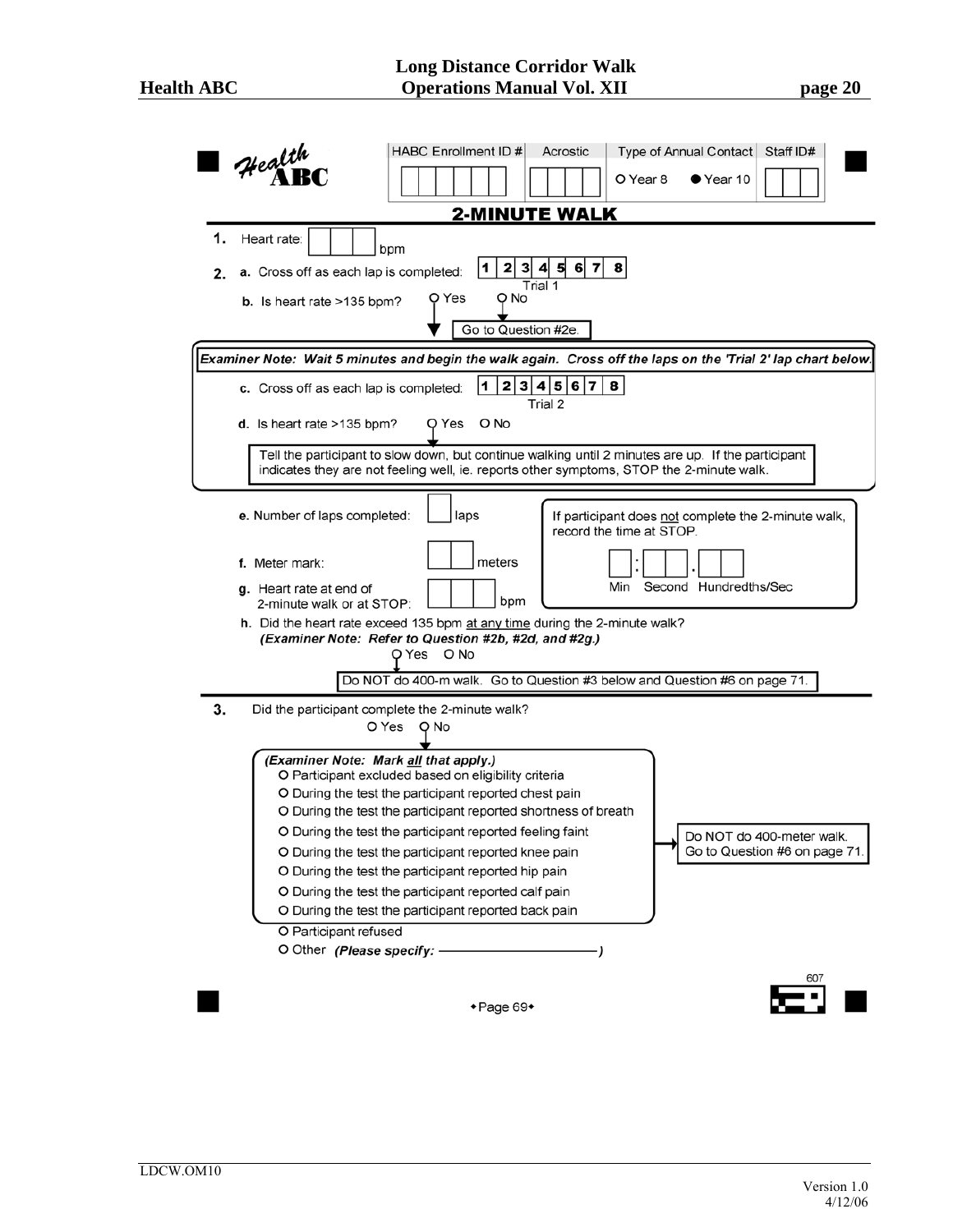| Health<br>$\mathcal{H}$ ealth                                                            | Type of Annual Contact<br>HABC Enrollment ID #<br>Acrostic<br>O Year 8<br>$\bullet$ Year 10                          |  |  |  |  |  |  |  |  |
|------------------------------------------------------------------------------------------|----------------------------------------------------------------------------------------------------------------------|--|--|--|--|--|--|--|--|
|                                                                                          | <b>400-METER WALK</b>                                                                                                |  |  |  |  |  |  |  |  |
| 5 6 7 8 9 10<br>1. a. Cross off as each lap is completed:<br>0 1 <br>2 3 4               |                                                                                                                      |  |  |  |  |  |  |  |  |
| b. Number of laps completed:                                                             | laps                                                                                                                 |  |  |  |  |  |  |  |  |
| c. Did participant complete all 10 laps?                                                 | O Yes<br>Q No<br>How many additional meters did the participant<br>walk after the last full completed lap?<br>meters |  |  |  |  |  |  |  |  |
| 2.<br>Record time at 400-m or at stop:                                                   | Min<br>Second Hundredths/Sec<br>Restart stopwatch                                                                    |  |  |  |  |  |  |  |  |
| 3. Did the heart rate exceed 135 bpm at any time during the 400-m walk?<br>O Yes<br>O No |                                                                                                                      |  |  |  |  |  |  |  |  |
| 4. Heart rate at 400-m or at stop:<br>bpm                                                |                                                                                                                      |  |  |  |  |  |  |  |  |
| 5. Heart rate 2 minutes after completion of 400-m walk:<br>bpm                           |                                                                                                                      |  |  |  |  |  |  |  |  |
|                                                                                          |                                                                                                                      |  |  |  |  |  |  |  |  |
|                                                                                          |                                                                                                                      |  |  |  |  |  |  |  |  |
|                                                                                          | +Page 70+<br>62723                                                                                                   |  |  |  |  |  |  |  |  |